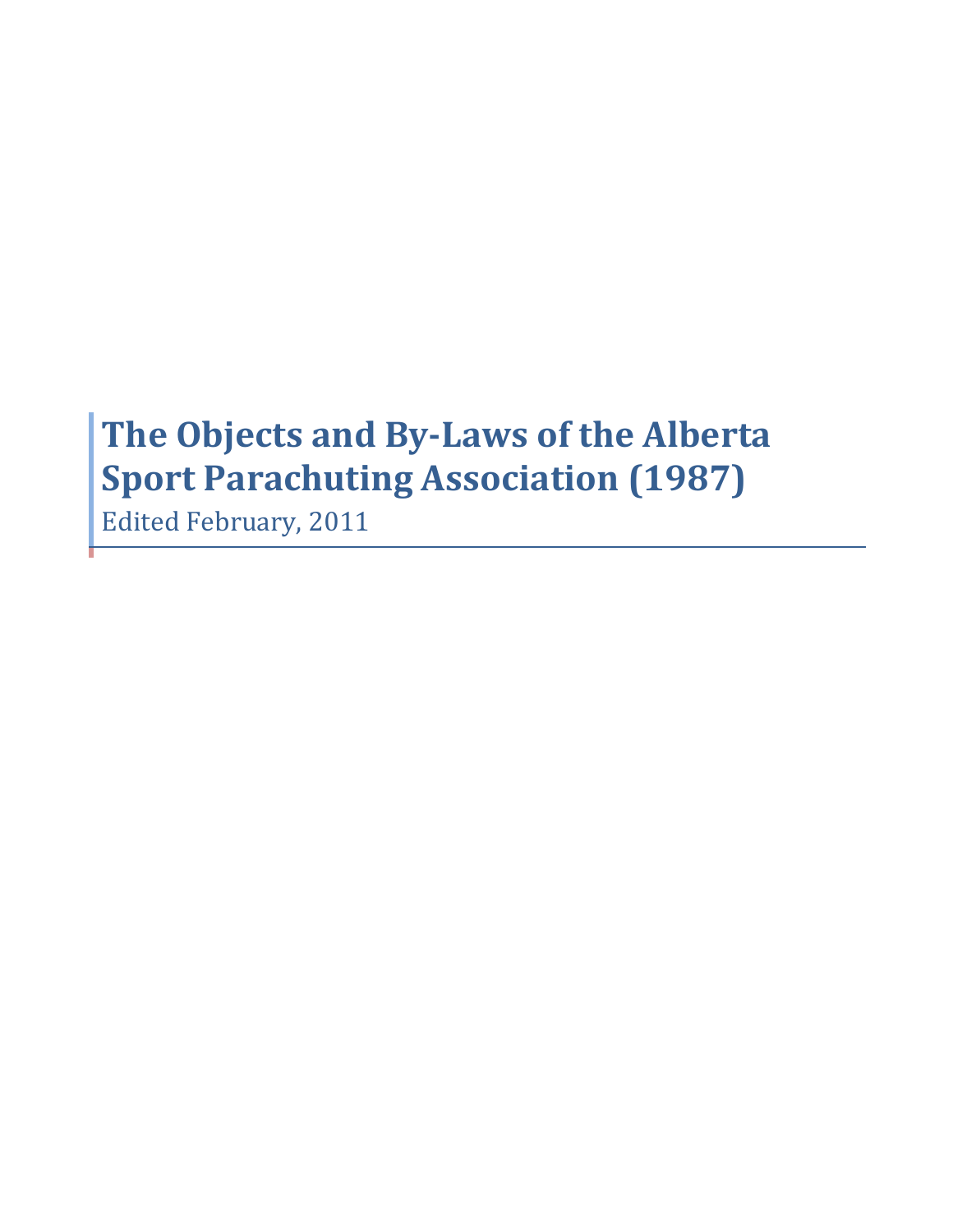# THE OBJECTS AND BY-LAWS OF THE ALBERTA<br>SPORT PARACHUTING ASSOCIATION 1987

# Table of Contents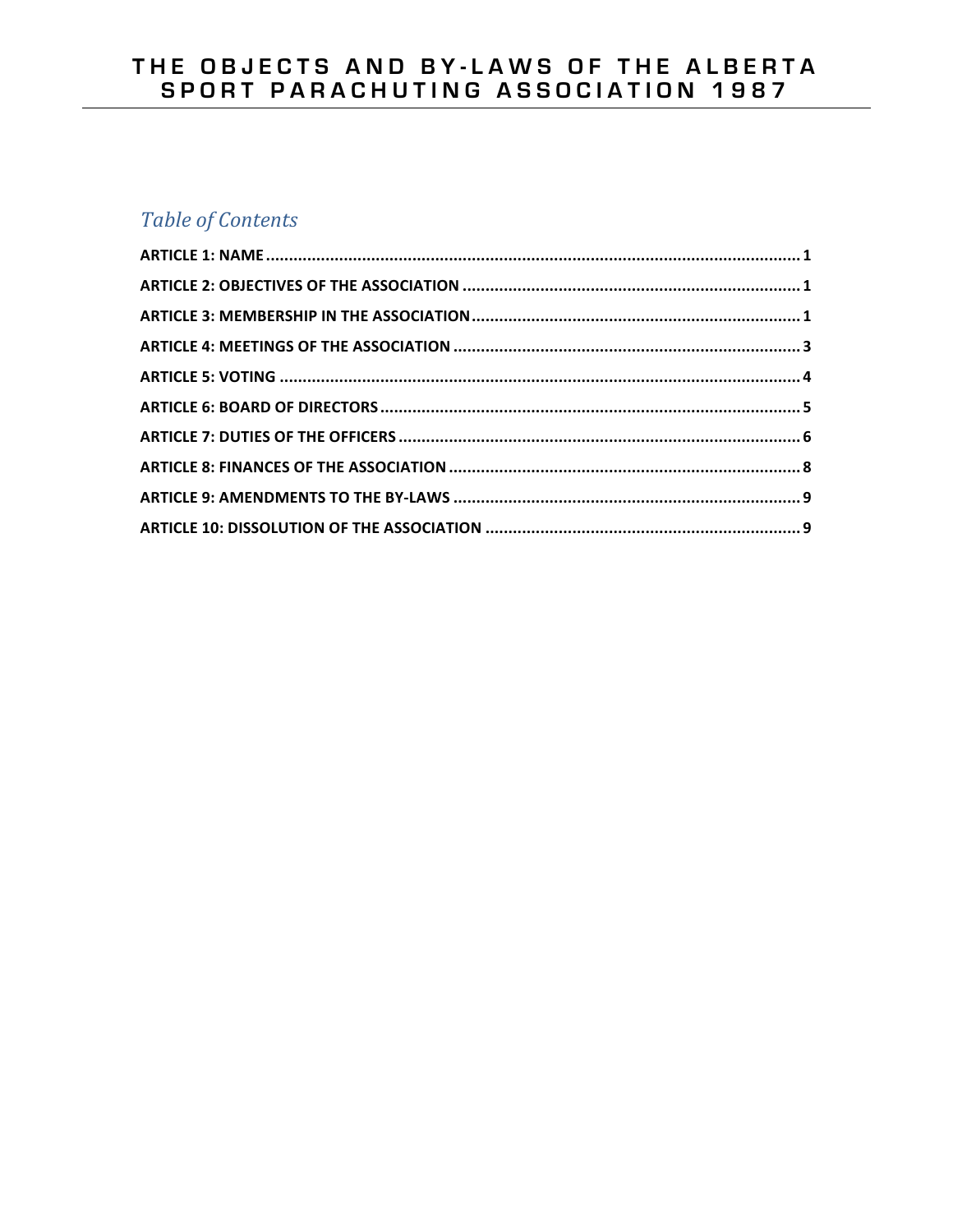### **Article 1: Name**

1.1 The name of the Association shall be the "Alberta Sport Parachuting Association (1987)", also known as "ASPA" or the "Association".

# **Article 2: Objectives of the Association**

- 2.1 The objectives of ASPA shall be:
	- 2.1.1 To foster the growth and development of the sport of parachuting throughout the Province of Alberta, and to formulate policies which are consistent with this objective;
	- 2.1.2 To promote the sport of parachuting in Alberta;
	- 2.1.3 To encourage and promote amateur games and exercises;
	- 2.1.4 To promote championship competition at all levels;
	- 2.1.5 To promote parachuting activities and aid in the expansion of knowledge regarding the sport of parachuting;
	- 2.1.6 To promote a united front for representation at the national level;
	- 2.1.7 To promote safety of parachuting in the province;
	- 2.1.8 To acquire, by purchase or otherwise, erect or otherwise provide a building or buildings for social and administrative purposes;
	- 2.1.9 To acquire, by purchase or otherwise, all needed equipment and furniture for proper use of the Association's objective; and
	- 2.1.10 To sell, manage, lease, mortgage, dispose of or otherwise deal with property of ASPA.

# **Article 3: Membership in the Association**

- 3.1 Regular membership in ASPA shall be open to individuals who:
	- 3.1.1 Reside in the Province of Alberta; and
	- 3.1.2 Are members in good standing with the Canadian Sport Parachuting Association (hereafter referred to as "CSPA").
- 3.2 Introductory membership in ASPA shall be open to individuals who have been trained at an ASPA affiliated centre and a current membership in CSPA. The centre must be in good standing with ASPA.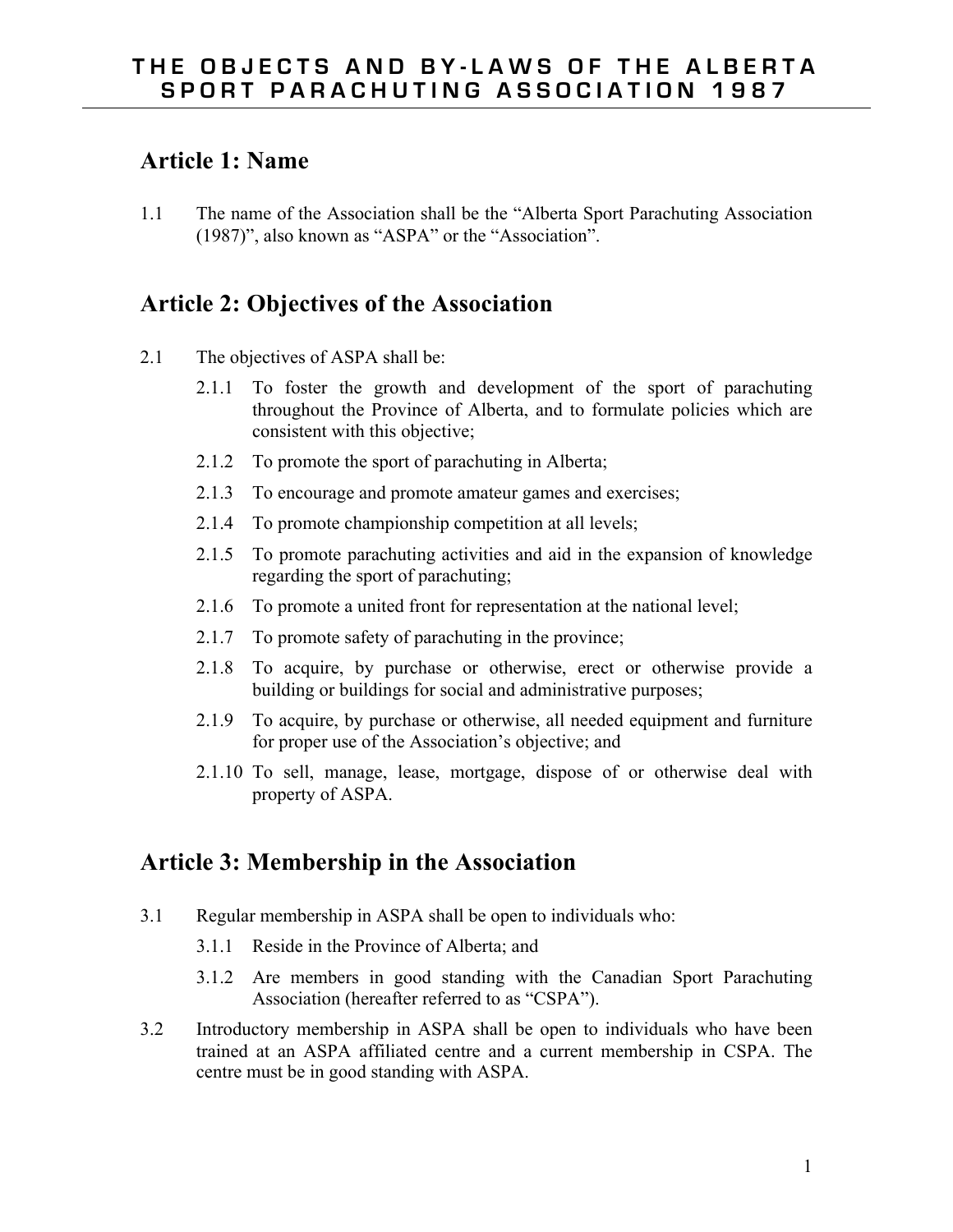- 3.3 Associate membership in ASPA shall be open to individuals who do not reside in the Province of Alberta but are members in good standing with CSPA, or with the FAI-affiliated parachuting association of their country of residence.
- 3.4 Obligations of members of ASPA shall be to:
	- 3.4.1 Abide by the by-laws of ASPA and CSPA;
	- 3.4.2 Renew annual membership fees on or before expiry date of current membership; and
	- 3.4.3 To remit any debts owing to the Association.
- 3.5 Membership in ASPA shall be for twelve (12) months and must be renewed on the anniversary date of application each year to retain status as an active member. Every person must be a paid active member to vote at the annual ASPA Annual General Meeting ("AGM").
- 3.6 The rights and privileges of regular members of ASPA shall include:
	- 3.6.1 The right to possess one (1) vote in any General Meeting of the Association;
	- 3.6.2 The right to hold office in the Board of Directors (hereinafter referred to as the "Board") of ASPA, after having been an Alberta resident for a minimum period of six (6) months;
	- 3.6.3 The right to inspect the books and records of ASPA after giving seven (7) days written notice of request to the Board; and
	- 3.6.4 The privilege to benefit from programs and competitions sponsored by ASPA.
- 3.7 The rights and privileges of associate members of ASPA shall include the benefits of programs and competitions sponsored by ASPA, subject to the approval of the Board.
- 3.8 Any person may have membership in ASPA denied, temporarily suspended or may be expelled by a two-thirds (2/3) majority decision of the Board, as deemed reasonable and in the best interests of the Association.
- 3.9 Any member may withdraw from membership in ASPA by giving written notice of such intention to the Secretary of ASPA. Such withdrawal shall take effect upon receipt by the Association of such notice.

Those members who withdraw membership shall no longer be entitled to the rights and privileges of the Association but shall be held liable for any debts owing to the Association.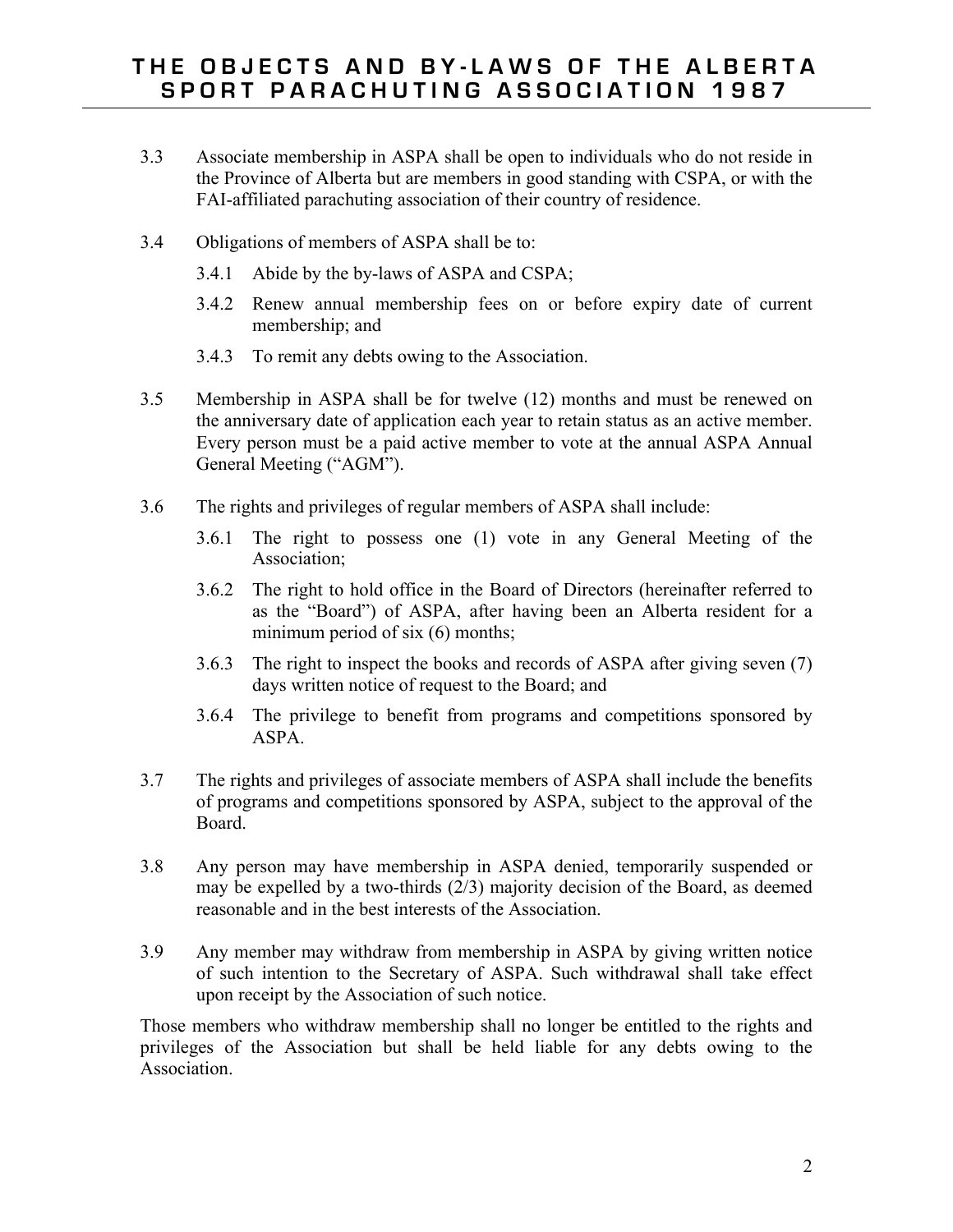#### **Article 4: Meetings of the Association**

- 4.1 Special Meetings
	- 4.1.1 A Special General Meeting of the membership of ASPA may be called by a two-thirds (2/3) majority decision of the Board or by a written petition of five percent (5%) of the membership, to expedite Association business requiring the approval of the membership; and
	- 4.1.2 Notice of a Special General Meeting of the membership shall be made available to the members at least fourteen (14) days in advance through their Zone Director of the Board.
- 4.2 Annual General Meeting
	- 4.2.1 ASPA shall hold an AGM within one hundred (100) days of the start of the fiscal year;
	- 4.2.2 Notice of an AGM shall be made available to the membership at lest thirty (30) days in advance through the Newsletter; and
	- 4.2.3 The ASPA AGM shall alternate locations each year between Calgary and Edmonton and/or Red Deer as an alternative.
- 4.3 The accidental omission to give notice or the non-receipt of notice of a General Meeting by any member shall not invalidate the proposed meeting.
- 4.4 At all Special and General Meetings of the Association, a quorum shall consist of five percent (5%) of the total regular membership.
- 4.5 Board of Directors Meetings
	- 4.5.1 The Board shall meet at least three (3) times during the year and as the need arises. Meetings shall be called by the President through the Secretary. Members of the Board shall be given at least seven (7) days written notice or at least three (3) days notice by telephone or by such other means the Board members unanimously agree upon, or such lesser period of notice as long as all Board members unanimously agree. Any notice by the Board of any meeting shall specify the general nature of the business to be transacted and the commencement and adjournment time of the meeting.
	- 4.5.2 Chairperson

The President shall preside at all meetings of the Board unless the President designates another to chair such meeting. The President shall preside and maintain order and decorum, and may limit debate or discussion. In the absence or incapacity of the president and the vice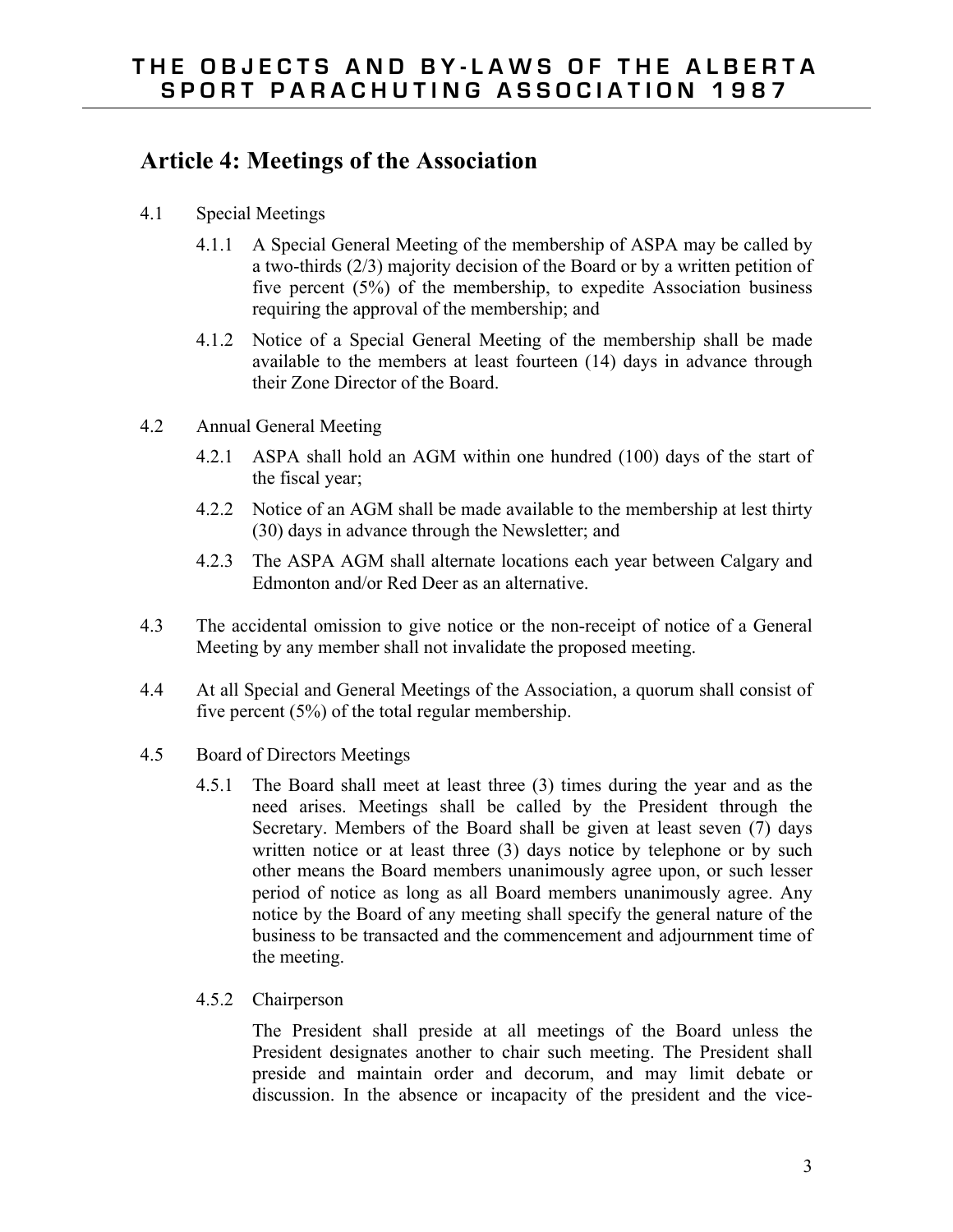president, the Secretary shall call the meeting to order and preside over it. The chairperson may turn the chair over to the next designated person in order to speak to a motion.

4.5.3 Quorum

A quorum is the minimum number of members required to be present to enable a meeting to conduct its business. A quorum must be present throughout the entire meeting, or the meeting cannot proceed or continue. If at any meeting a quorum is not present or does not remain in attendance, the chairperson must adjourn the meeting and announce the time, place and date at which it will re-convene. The minimum number to constitute a quorum of the Board is five (5), two (2) of whom must be officers*.*

# **Article 5: Voting**

- 5.1 As provided in the rights of membership, each regular member in good standing is entitled to one (1) vote in any General Meeting of ASPA either in person or by proxy.
- 5.2 All voting at meetings will be by show of hands unless, by the request of five (5) members, the Chairperson of the meeting may hold a secret ballot on any issue.
- 5.3 In all affairs of the Association, except those otherwise stated within, a simple majority is sufficient to confirm and motion or resolution.
- 5.4 Voting by Proxy
	- 5.4.1 Any regular member in good standing that is present at a General Meeting of the Association may carry no more than one (1) proxy;
	- 5.4.2 A proxy is only good for the General Meeting for which it is given;
	- 5.4.3 The notice of proxy must be in writing and must include the date of meeting, place of meeting, signature of both the carrier of the proxy and the member for which the proxy represents; and
	- 5.4.4 The notice of proxy must be presented to the Secretary prior to the commencement of the meeting.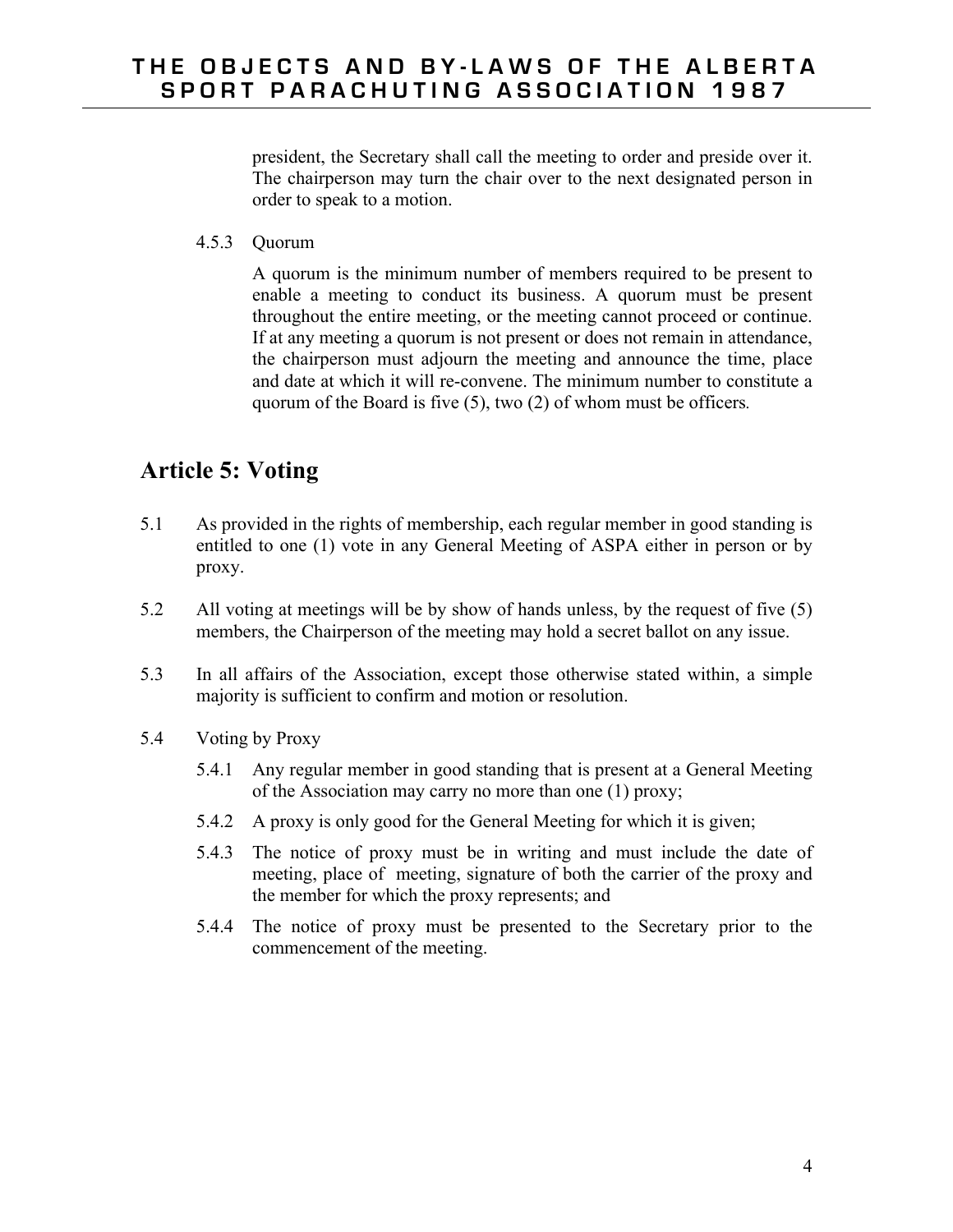# **Article 6: Board of Directors**

- 6.1 The Board of Directors (the "Board") is comprised of the elected officers and directors, who shall meet regularly and manage the association's affairs. Between annual general meetings or general meetings, the Board is the governing Board of the association.
- 6.2 The Board of ASPA shall consist of Officers, President, a Vice-President, a Treasurer, a Secretary, no more than 10 club representatives, and no more than 8 commercial operators.
- 6.3 The following definitions should be noted:
	- 6.3.1 A "Centre" shall be an incorporated commercial operator registered in Alberta. The Centre must lease or own an aircraft, have a place of operation (regular location), must have the intention of training students, and will fall into a certain membership category which will be reviewed annually by the Board of ASPA;
	- 6.3.2 A "Club" shall be a registered Society pursuant to the laws of Alberta.
- 6.4 The Board shall have the power to conduct all of the ongoing business and affairs of the Association at their own discretion, in accordance with the directives of the general membership and the bounds of the by-laws of the Association.
- 6.5 Each Director shall represent one (1) Club or Centre of active parachuting whose skydivers wish to support ASPA. The number of Clubs or Centres that will be allowed to have a representative Director shall be defined and ratified at each AGM of ASPA.
- 6.6 There shall be no more than ten (10) Club Directors and eight (8) Centre Directors in the Province of Alberta. Those Clubs and Centres defined that are inactive in parachuting or which do not wish to participate in ASPA shall not be represented.
- 6.7 Election of Board of Officers:
	- 6.7.1 The President, Vice-President, Secretary and Treasurer shall be elected at alternating AGMs from the nominated members, by the regular members in good standing in person or by proxy, such that the President and Secretary are elected on odd years and the Vice President and Treasurer are elected on even years;
	- 6.7.2 The term of office of each member of the Board shall end upon the calling of nominations for each representative position for the next year's Board. The President of the previous Board shall continue to chair the AGM until its adjournment; and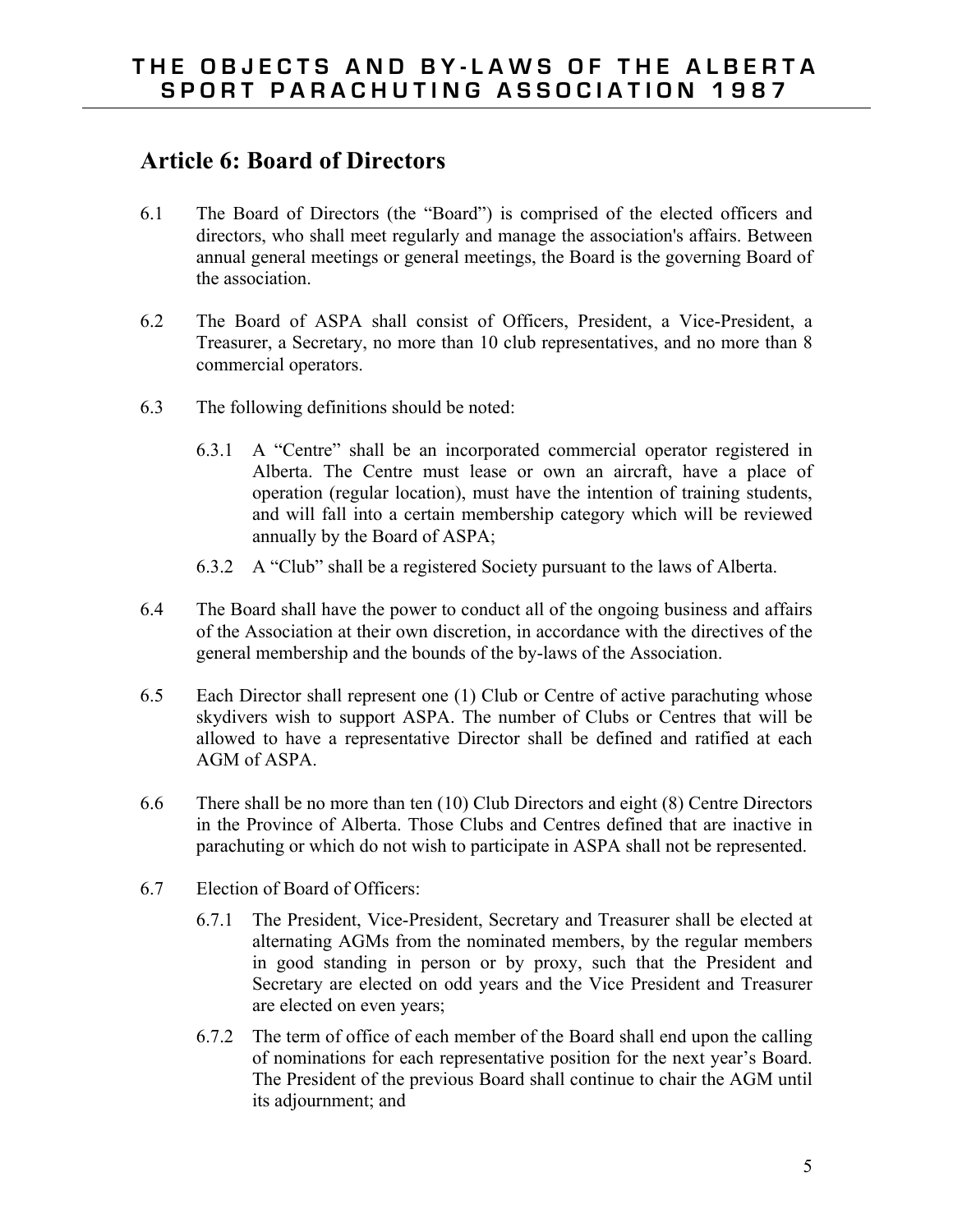- 6.7.3 The positions of Vice-President, Treasurer and Secretary shall both be allowed one (1) vote and the positions will remain separate from each other and that of the directors.
- 6.8 Between Board Elections at each AGM, the Board shall appoint and ASPA member to fill any vacancy in their numbers if it is deemed necessary, and shall be ratified at the next General Meeting of the Association.
- 6.9 Any member of the Board may be expelled by the Board for proven gross misconduct, breach of trust, or failure to fulfill the duties of their office.
- 6.10 All Board members shall have one (1) vote.

# **Article 7: Duties of the Officers**

- 7.1 The President
	- 7.1.1 Subject to the authority of the Board, the president shall be chief executive officer and be charged with the general management and supervision of the affairs and operation of the association. The President shall be the chief executive officer of the Association;
	- 7.1.2 The President shall act as Chairman at all meetings of the Association;
	- 7.1.3 The President, or their appointed delegate, shall represent the Association with its dealings with all other agencies, associations, and levels of government; and
	- 7.1.4 The President shall not vote, except in the case of a tie vote where he/she shall cast a tie-breaking vote.

The President shall ensure that all resolutions passed by the membership or the Board be carried out. In an emergency situation, the President may act on behalf of the Association without the consent of the Board or the membership, providing notice and agreement of at least 2 other officers concur. The President shall notify the members of the Board of any such actions within seven (7) days.

- 7.2 The Vice-President
	- 7.2.1 Shall assist the President, and in the absence or incapacity of the President, shall preside and perform the duties of that office. If the President cannot complete the term of office for any reason, the Vice-President automatically becomes Acting President for the balance of the term unless otherwise decided by a majority vote of the board. If Vice-President cannot assume the role of Acting President the Board shall vote on a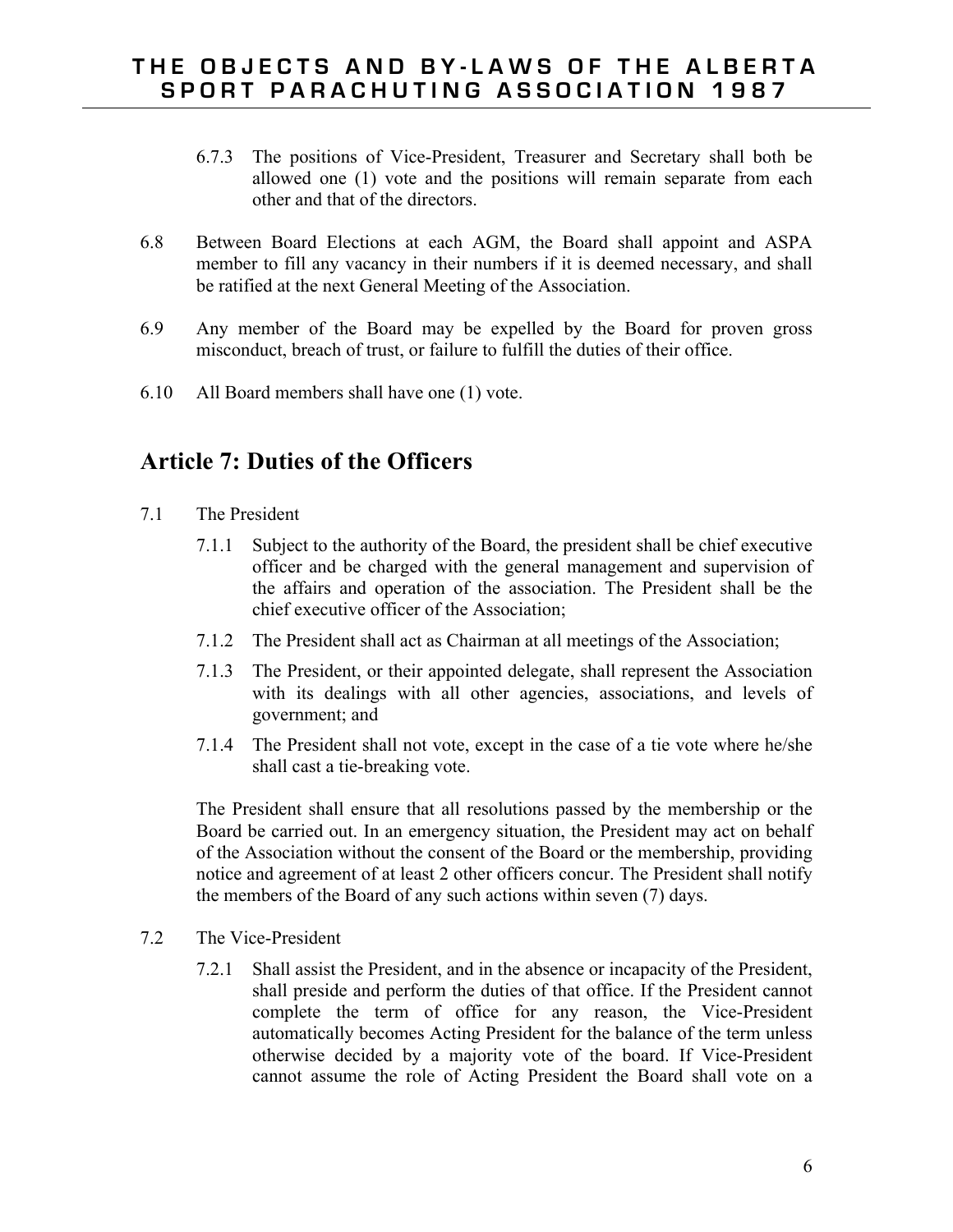replacement from elected Officers for that position, which must be ratified at the following AGM; and

- 7.2.2 The Vice-President will perform such additional duties as directed by the Board from time to time.
- 7.3 The Treasurer
	- 7.3.1 The Treasurer shall keep full and accurate accounts of all receipts and disbursements, and deposit all monies in the name or to the credit of the association. The Treasurer shall render to the Board at its regular meetings and to the membership at the annual general meetings, an up-to-date account of same;
	- 7.3.2 The Treasurer shall be primarily responsible for carrying out the financial matters of the Association and shall keep clear financial records of all revenues and expenditures, and file all bills, receipts, and vouchers in good order;
	- 7.3.3 The Treasurer shall be prepared to give interim financial statements of ASPA at all General and Board Meetings of the Association and be able to open the books for inspection by the Board; and
	- 7.3.4 The Treasurer shall be responsible for preparing the financial statements required for next year's Grant Profile Submission of Alberta Recreation and Parks.
- 7.4 The Secretary
	- 7.4.1 The Secretary shall attend and be responsible for recording the minutes of all Board meetings, annual general meetings ("AGM"), general meetings and special meetings and shall publish them to the Board, committees, clubs and others as directed by the Board. The Secretary shall be responsible for recording of the minutes of all meetings of the Association and ensure they are up to date; and
	- 7.4.2 In the absence of the Secretary at meetings of the Association, the President shall appoint a recorder of the minutes and ensure they are delivered to the Secretary for documentation and dispersal.
- 7.5 The Directors
	- 7.5.1 The Directors shall be responsible for representing the members of their respective Club or Centre and protect their best interests in all matters of the Association; and
	- 7.5.2 Should a Director be unable to attend a meeting of the Association, the Directors may appoint a representative to the meeting.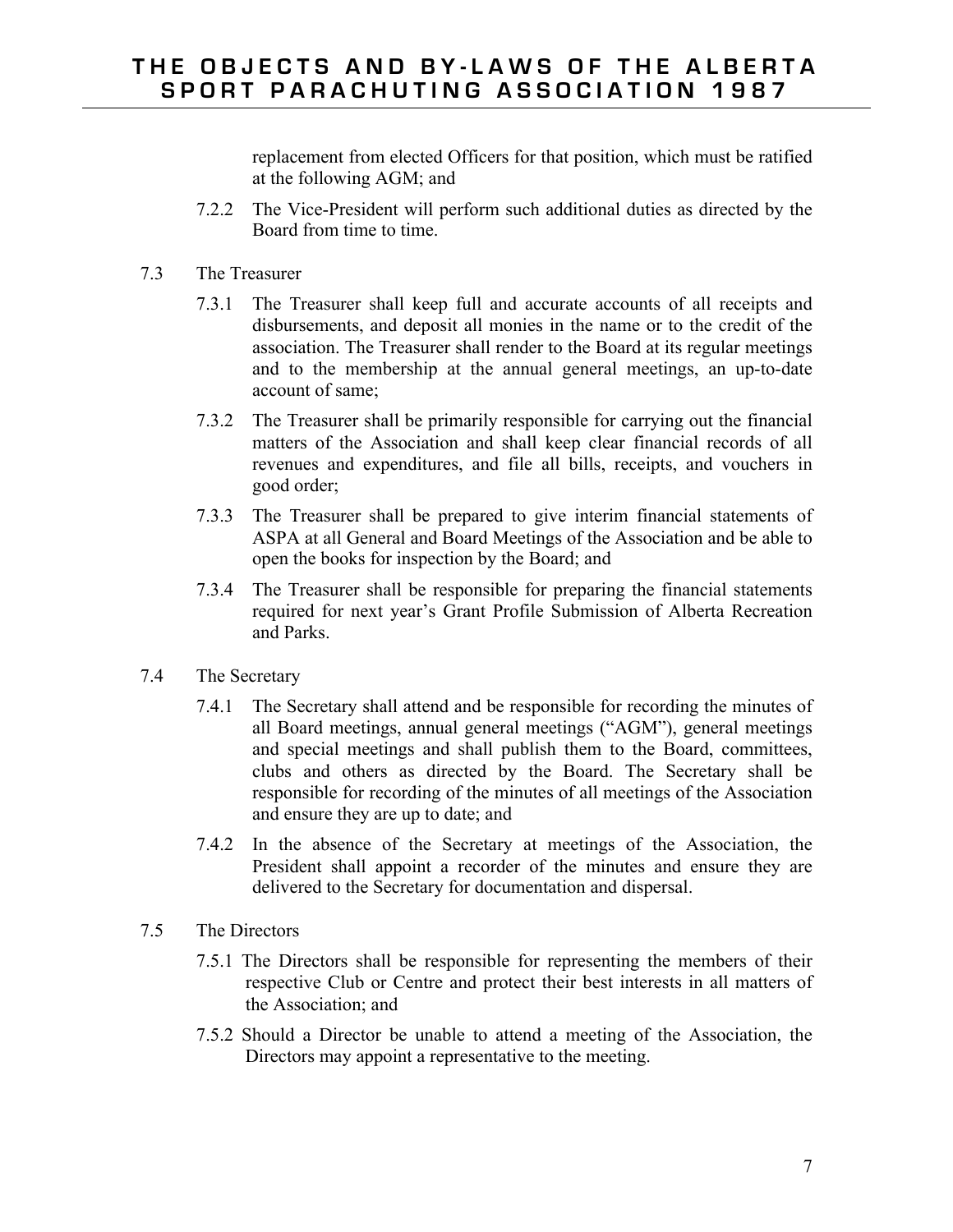7.6 Bill of Rights: Board of Directors

Every Board member is entitled to full information on all matters pertaining to the association. A Board member shall be indemnified and saved harmless by the association against all liabilities, claims, costs and expenses properly incurred in respect to the affairs of the association and in respect of any action, suit or proceeding against the member for any act or matter made, done or permitted by the member in the proper execution of the affairs of the association, except when occasioned or caused by dishonesty, willful neglect or default.

# **Article 8: Finances of the Association**

- 8.1 The Treasurer will be primarily responsible for the financial operations of the Association, as described in Article 7.3.
- 8.2 The Association shall prepare an Annual Financial Statement and Review for presentation to the membership at the next General Meeting and must have a copy submitted to the Alberta Registrar of Companies within thirty (30) days of the AGM.
- 8.3 Auditors shall be appointed by the Board each year. Auditors shall be any two (2) non-board members in good standing, and may also include a professional Chartered Accounting firm.
- 8.4 The fiscal year of the Association shall be from January 1 to December 31.
- 8.5 Under normal circumstances all monies received by or on behalf of the Association shall be deposited into the account of ASPA, that shall be housed at a Government approved financial institution.
- 8.6 Under normal circumstances all disbursements of the Association shall by made by cheques signed by combination of Treasurer and the President or by the Treasurer and one other officer appointed by the Board.
- 8.7 The Board may, with the approval of the membership, borrow funds for the benefit of the Association and its further development.
- 8.8 Unless authorized by the Board, no member of the Association shall receive remuneration for services rendered.